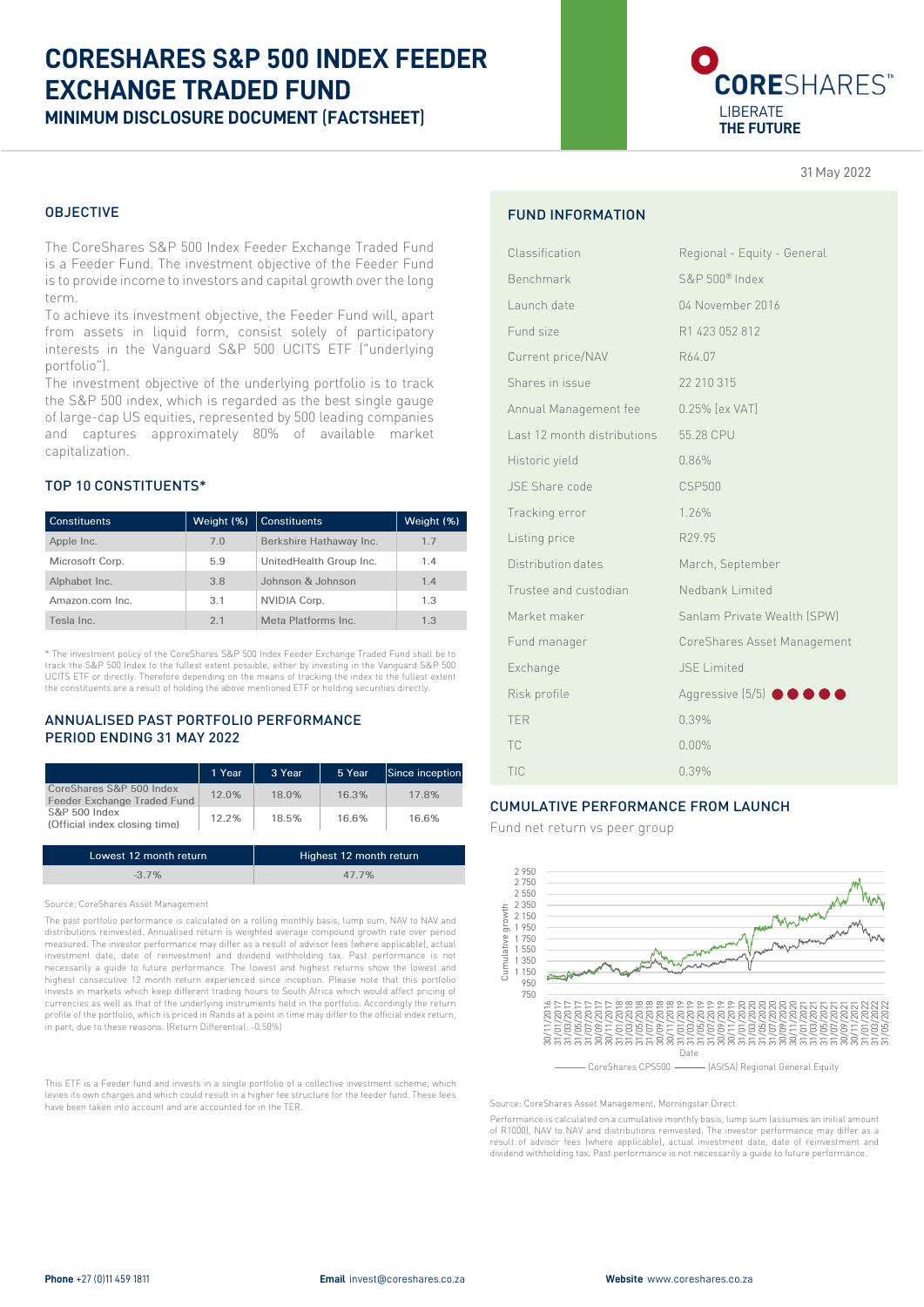### SECTOR WEIGHTINGS





## WHY CHOOSE THIS FUND?

The S&P 500® is widely regarded as the best single gauge of largecap US equities. CoreShares S&P 500 Index Feeder Exchange Traded Fund is an Exchange Traded Fund (ETF), that tracks the performance of the S&P 500® Index. The benefits of CoreShares S&P 500 are the following:

- Created in 1947, The S&P 500 was the first US market cap weighted equity market index
- Own a piece of the largest stocks listed in the USA
- Includes 500 of the top companies in leading industries in the US economy
- Useful asset allocation tool for investors
- Cost-effective

### RISKS

As with all investments, there are certain risks of investing in CoreShares S&P 500 Index Feeder Exchange Traded Fund:

- Index Tracking Risks the ETFs returns not match the index returns due to operating costs
- An investment in the ETF involves risks similar to those of investing in any fund or ETF of equity securities such as liquidity risk and capital risk
- The fund also holds foreign securities, which may come with foreign exchange, macroeconomic, tax & settlement risks.

### HOW TO INVEST (CORESHARES S&P 500 INDEX FEEDER EXCHANGE TRADED FUND)

CoreShares S&P 500 Index Feeder Exchange Traded Fund is listed on the JSE Limited which means it can be bought or sold just like shares, throughout the day.

### MANAGER INFORMATION

ASSET ALLOCATION

Coreshares Index Tracker Managers (RF) (Pty) Ltd 4th Floor, Grindrod Tower, 8A Protea Place, Sandton. PO Box 78011, Sandton, 2146.

### WHERE TO VIEW THE INDEX AND ITS PERFORMANCE

S&P 500 Index can be found under the ticker code: SPX

Index information and performance can be found on: https://us.spindices.com/indices.equity/sp-500